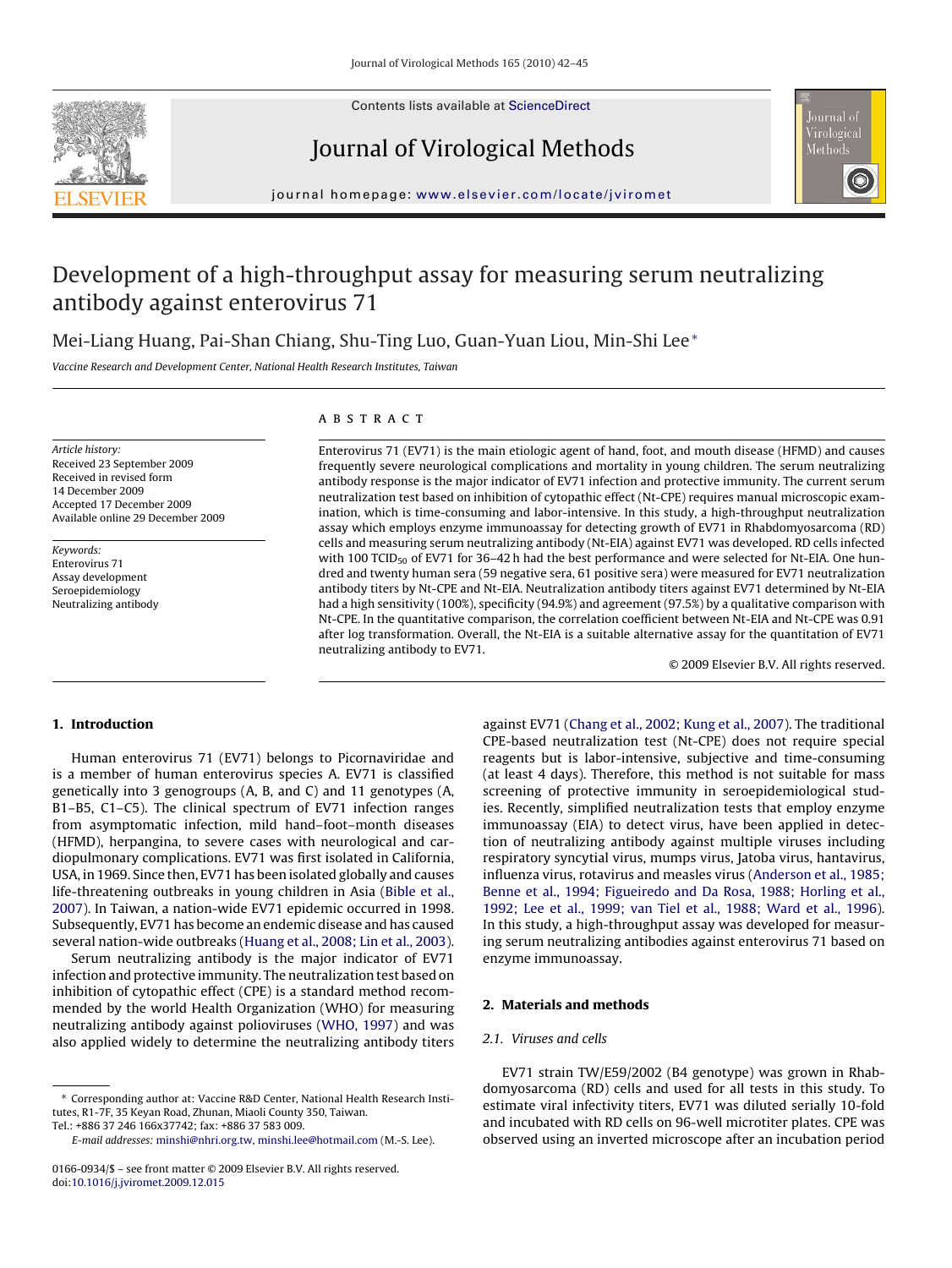<span id="page-1-0"></span>

Fig. 1. The OD values of EV71 at different incubation times and antibody dilutions. EV71 was diluted serially 2-fold from 400 TCID<sub>50</sub>/well and cultured in RD cells. The OD value at each point was the mean OD for 3 wells. (A) Incubation for 24 h. (B) Incubation for 40 h. (C) Incubation for 48 h. (D) Incubation for 64 h.

of 4 days. The 50% tissue culture infectious doses (TCID $_{50}$ ) of EV71 were calculated by the method of [Reed and Muench \(1938\).](#page-3-0)

#### 2.2. Nt-CPE

Sera were heat-inactivated at 56 ◦C for 30 min and diluted serially 2-fold from 1:8 to 1:512 and mixed with an equal volume (50  $\mu$ l) of virus working solution containing 100 TCID $_{50}/$ well of EV71 at 37 ◦C for an hour in 96-well microtiter plates. RD cells at  $3 \times 10^4$ /well were added and incubated for 4 days. Sera samples were tested in triplicate and the neutralization titers were read as the highest dilution that completely inhibited CPE in over 50% of wells. A positive control serum with a known titer was included in each run.

### 2.3. Nt-EIA: determination of incubation time

To determine the optimal incubation time for the Nt-EIA, EV71 was diluted serially 2-fold from 400 TCID50/well and incubated with RD cells for 24, 40, 48, and 64 h, separately. After incubation, the plates were fixed with cold  $(4^{\circ}C)$  acetone 80% (vol:vol) and air dried. For the EIA test, air-dried plates were rehydrated by phosphate-buffered saline containing 0.05% Tween-20 (PBS:T). To detect EV71, mouse monoclonal antibody against EV71 (MAB 979, Millipore Corporation, Temecula, CA, USA) was used as the primary antibody and horseradish peroxidase (HRP) labeled anti-mouse IgG (Jackson Immuno Research, Pennsylvania, USA) was used as the secondary antibody diluted in PBS:T containing 3% bovine albumin. The optical densities (ODs) were read at 450 and 650 nm using TMB (3,3%, 5,5%-tetramethylbenzidine, ImmunoBioScience, Washington, USA) for color development.

2.4. Nt-EIA

Sera were heat-inactivated at 56 ◦C for 30 min, diluted serially 2-fold and mixed with an equal volume  $(50 \,\mu$ I) of virus working solution and incubated with a suspension of RD cells. After incubation, the presence of EV71 was detected by indirect EIA as described above. On each plate, 6 wells of virus control and 6 wells of cell controls were included. A virus-positive well was defined as OD values >3-fold of the mean OD values of the cell control wells. All serum dilutions were tested in triplicate and the neutralization titers were read as the highest dilution that completely inhibited virus growth in over 50% of wells.

#### 2.5. Comparison between Nt-EIA and Nt-CPE

For comparison, 120 sera with known Nt-CPE titers (59 negative and 61 positive) were selected from pregnant women and neonates used in a previous study [\(Luo et al., 2009\).](#page-3-0) The starting dilution of sera was 1:8 and seropositivity was defined as antibody titers  $\geq$ 8. The sensitivity, specificity, positive predictive value (PPV), and negative predictive value (NPV) of Nt-EIA were calculated by using Nt-CPE as the 'gold standard'. In addition, a kappa statistic was used to evaluate the agreement between Nt-EIA and Nt-CPE [\(Fleiss, 1981\).](#page-3-0) A kappa statistic of 1 indicates perfect agreement, while a statistic of 0 indicates no agreement above that expected by chance. Nt-CPE positive sera were included for quantitative comparison. The correlation coefficient and the ratio between neutralizing antibody titers measured by Nt-EIA and Nt-CPE were calculated. Statistics were performed using the SAS 9.1.3 program (SAS Institute Inc., USA).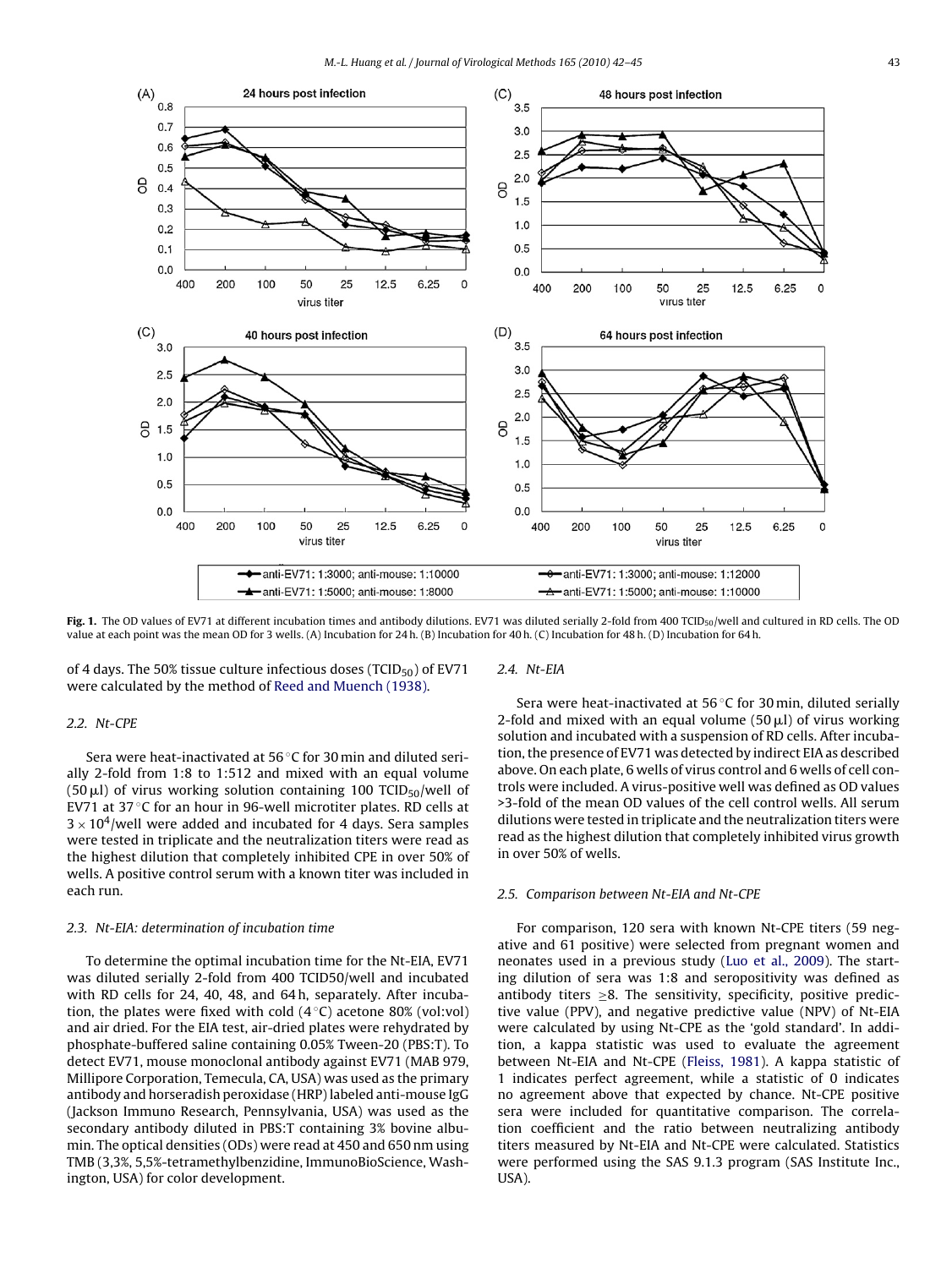|                 | Nt-EIA titer |    | Sensitivity %         | Specificity %           | PPV % <sup>a</sup>      | NPV%                  | Agreement %            | Kappa                 |
|-----------------|--------------|----|-----------------------|-------------------------|-------------------------|-----------------------|------------------------|-----------------------|
| Nt-CPE titer    | < 8          | >8 | $(95\%CI)^c$          | $(95\%CI)$              | $(95\%CI)$              | $(95\%CI)$            | $(95\%CI)$             | $(95\%CI)$            |
| < 8<br>$\geq 8$ | 56           | 61 | 100<br>$(94.1 - 100)$ | 94.9<br>$(85.9 - 98.9)$ | 95.3<br>$(86.9 - 99.0)$ | 100<br>$(93.6 - 100)$ | 97.5<br>$(91.9 - 100)$ | 0.95<br>$(0.894 - 1)$ |

<sup>a</sup> PPV: positive predictive value.

<sup>b</sup> NPV: negative predictive value.

<sup>c</sup> 95%CI = 95% confidence interval.

#### **3. Results**

## 3.1. Determination of the incubation time

Qualitative comparison between Nt-EIA and Nt-CPE.

After incubation for 24 h, there was no apparent CPE but virus was detected by EIA using 100 TCID $_{50}$ /well of EV71. However, the OD values at 24 h were low [\(Fig. 1A](#page-1-0)) compared to the OD values of the cell control wells (no virus added). The OD values with higher virus inputs ( $>100$  TCID<sub>50</sub>/well) decreased after incubation for more than 48 h ([Fig. 1C](#page-1-0) and D) because of extensive CPE and cells detached from the plates. As shown in [Fig. 1B](#page-1-0), there is a good dose–response relationship between OD values and virus inputs at 40 h post-infection [\(Fig. 1B](#page-1-0)) and this incubation time and virus inputs of 100 TCID $_{50}$ /well were used in the subsequent tests.

## 3.2. Determination of the concentrations of detection antibodies for EIA

Two concentrations of primary and secondary antibodies were used to detect EV71. At the incubation period of 40 h, OD values for the cell control wells were not greater than 0.4 in all of the combinations tested and the combination of anti-EV71 monoclonal antibody at 1:5000 dilution and anti-mouse IgG antibody at 1:8000 dilution provided the highest OD values [\(Fig. 1B](#page-1-0)). Therefore, these two dilutions were used in subsequent tests.

## 3.3. Qualitative and quantitative comparison between Nt-CPE and Nt-EIA

The sensitivity, specificity, PPV and NPV of Nt-EIA were 100%, 94.9%, 95.3% and 94.9%, respectively (Table 1). The agreement was 97.5% and the kappa statistic was 95.0% between Nt-EIA and Nt-CPE (Table 1). Disagreement was observed in only 3 sera that were Nt-CPE negative and Nt-EIA low positive (1:8). Only 1 of 120 sera had >2-fold difference between antibody titers tested by these two methods (Table 2). In the analysis of the quantitative correlation using the 61 sera with Nt-CPE and Nt-EIA titers greater than 1:8, a correlation coefficient of 0.91 after log2 transformation was observed (Fig. 2).

#### **Table 2**

Distribution of neutralizing antibody titers measured by the Nt-CPE and Nt-EIA in 120 sera.

|        | Number | Nt-EIA titer |                |                |                |                |     |     |     |
|--------|--------|--------------|----------------|----------------|----------------|----------------|-----|-----|-----|
|        |        | < 8          | 8              | 16             | 32             | 64             | 128 | 256 | 512 |
| Nt-CPE | < 8    | 56           | 3              |                |                |                |     |     |     |
| titer  | 8      |              | $\overline{7}$ | $\overline{4}$ |                |                |     |     |     |
|        | 16     |              |                | 9              | $\overline{4}$ |                |     |     |     |
|        | 32     |              |                |                | 5              | 8              |     |     |     |
|        | 64     |              |                |                | 3              | 1              | 3   |     |     |
|        | 128    |              |                |                |                | $\overline{2}$ | 6   | 3   |     |
|        | 256    |              |                |                |                |                |     | 0   |     |

## **4. Discussion**

Nt-CPE is the standard method for measurement of protective antibodies, for laboratory diagnosis of EV71 infection, and for the evaluation of vaccine-induced immunity. The cost of Nt-CPE is low, but requires at least 4 days to complete with manual microscopic examination and special expertise and there may be subjective variations among operators and laboratories. In this study, the Nt-EIA measured neutralization titers within 48 h and using the ELISA method, which is both objective and easy to standardize in different laboratories. Importantly, the Nt-EIA provided high sensitivity (100.0%), specificity (95.3%) and agreement (97.5%) in a qualitative comparison with Nt-CPE. In a quantitative comparison, the correlation coefficient between Nt-EIA and Nt-CPE was 0.91 after log transformation.

Phylogenetically, EV71 is classified into 3 genogroups (A, B and C). In this study, only the B genogroup was tested by Nt-EIA. Notably, the monoclonal antibody (MAB979, Millipore) used to quantify virus growth also detects A and C genogroups (our unpublished data; [Landry et al., 1995\).](#page-3-0) Therefore, the Nt-EIA may be applied to all genogroups of EV71 viruses.

Neutralization titers with positive control sera varied within 2–4-fold by the Nt-EIA and the Nt-CPE assays, indicating high precision. High variability in neutralization titers measured among different laboratories has been documented for other viruses, such as influenza virus [\(Stephenson et al., 2009\),](#page-3-0) and Japanese Encephalitis virus [\(Ferguson et al., 2008\).](#page-3-0) International standard sera with well-defined titers are needed to reduce variation and increase comparability of neutralization titers for EV71 in different laboratories.

Development of vaccines to protect against EV71 disease is a public health priority in certain countries in Asia. Similar to vaccines developed against poliovirus, neutralizing antibody responses will be an important indicator for evaluation of the immunogenicity of different EV71 vaccine candidates. In addition, the Nt-EIA provides a robust method to coordinate global EV71 surveillance in different laboratories.



**Fig. 2.** Correlation between Nt-CPE and Nt-EIA for EV71 neutralizing antibody titers. Neutralization titers were measured by Nt-CPE and Nt-EIA methods and log2 transformed. Only sera with neutralization titers >8 were included.

**Table 1**